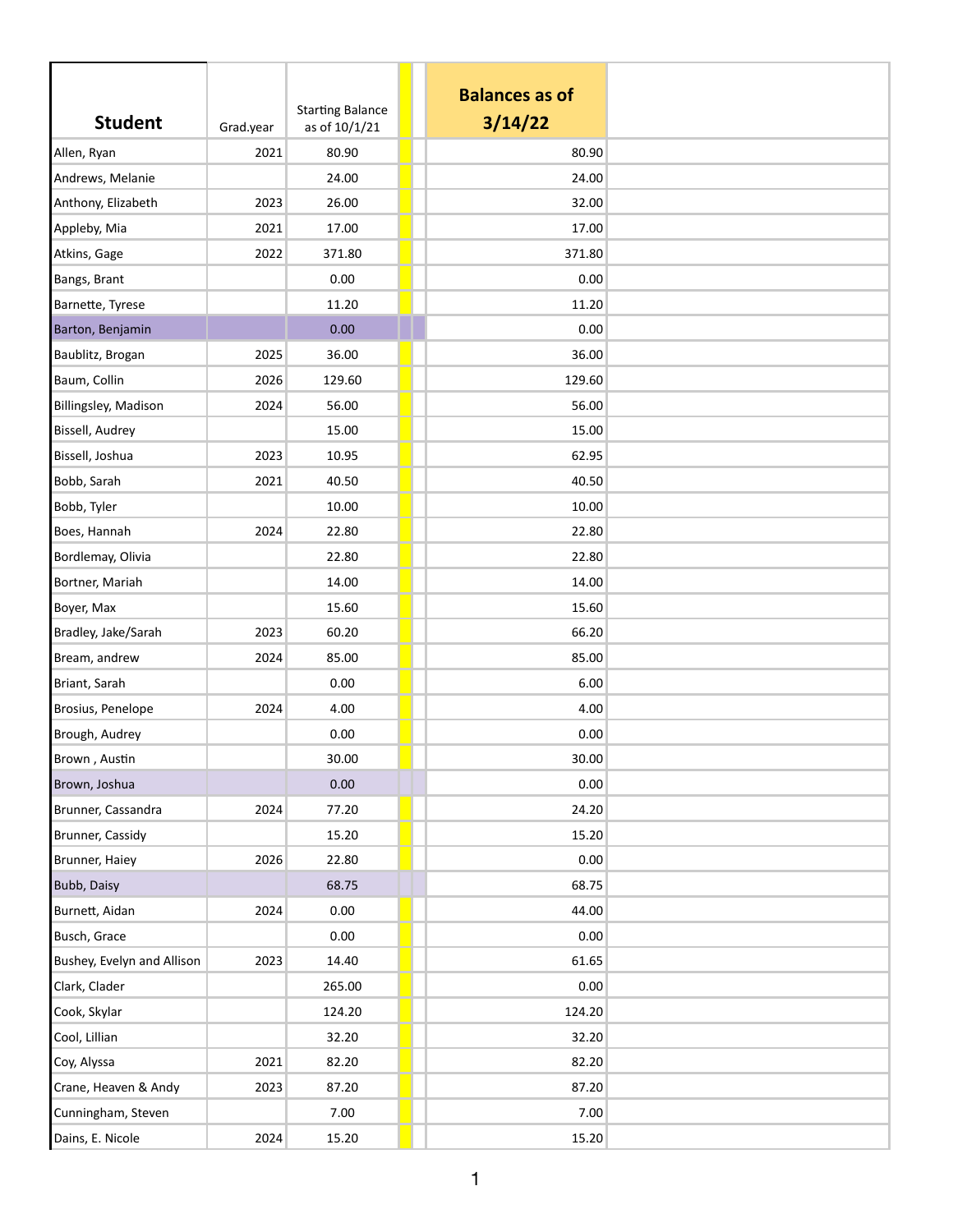| Debolt, Emma               |      | 90.20    | 90.20  |
|----------------------------|------|----------|--------|
| Decker, Garrettson         |      | 22.20    | 22.20  |
| Decker, Makayla            | 2021 | 0.00     | 0.00   |
| Deffenbaugh, Rachael       | 2023 | 0.00     | 0.00   |
| Deiter, Ashley             |      | 55.80    | 55.80  |
| Desenberg, Logan           |      | 47.40    | 47.40  |
| Deugman, Virginia          |      | 19.40    | 19.40  |
| Dohner, Forrest / Logan    | 2023 | 0.00     | 6.00   |
| Dolly, Harley              |      | 35.20    | 35.20  |
| Donnelly, Emily            |      | 14.00    | 14.00  |
| Dunkle, Ashley             |      | 17.00    | 17.00  |
| Easton, Mason              |      | 150.00   | 192.75 |
| Engle, , Jordan            |      | 0.00     | 6.00   |
| Eppley, Aiden              |      | 7.60     | 7.60   |
| Falck, Ella/avary          | 2023 | 0.00     | 26.25  |
| Fallinger, Haylie          |      | 45.70    | 45.70  |
| Fauth, Lydia               | 2023 | 0.00     | 0.00   |
| Fennicle, Quinn            | 2023 | 0.00     | 0.00   |
| Fetrow, Abby/ella          | 2025 | 59.00    | 0.00   |
| Fishel, Faith              |      | 68.15    | 68.15  |
| Fleagle, Braden            | 2023 | 0.75     | 0.75   |
| Fletcher, Jordan           |      | 7.50     | 7.50   |
| Ford, erin                 | 2023 | 12.00    | 12.00  |
| Fox, Madalynn              | 2024 | 4.00     | 0.00   |
| Fraker, Sarah              | 2021 | 0.00     | 0.00   |
| Freeburn, Emma             | 2025 | 52.75    | 52.75  |
| Freeburn, Madison          | 2023 | 20.30    | 20.30  |
| Freed, Devin               |      | 0.40     | 0.40   |
| Freed, Marissa             | 2021 | 0.70     | 0.70   |
| Freed, Nathaniel           |      | 39.70    | 39.70  |
| French, Allison            |      | 5.25     | 5.25   |
| Furlow, Valerie            |      | 9.15     | 9.15   |
| Galino, Gabby              |      | 0.00     | 13.50  |
| Gallagher, Karli/Nathaniel | 2023 | 94.65    | 0.00   |
| Gard, A'Marie              | 2023 | 27.00    | 27.00  |
| Garverick, Harrison        | 2023 | 0.00     | 18.75  |
| Gates, Kourtney            | 2021 | 61.20    | 61.20  |
| Gelbaugh, Hannah           | 2024 | 22.80    | 22.80  |
| Gessner, Katie             | 2023 | $0.00\,$ | 0.00   |
| Gilbert, Seth              | 2023 | 5.50     | 5.50   |
| Glasser, Madison           |      | 0.00     | 21.00  |
| Glatfelter, Peyton-MOVING  |      | 119.80   | 119.80 |
| Golden, Mackenzie          | 2023 | 4.00     | 10.00  |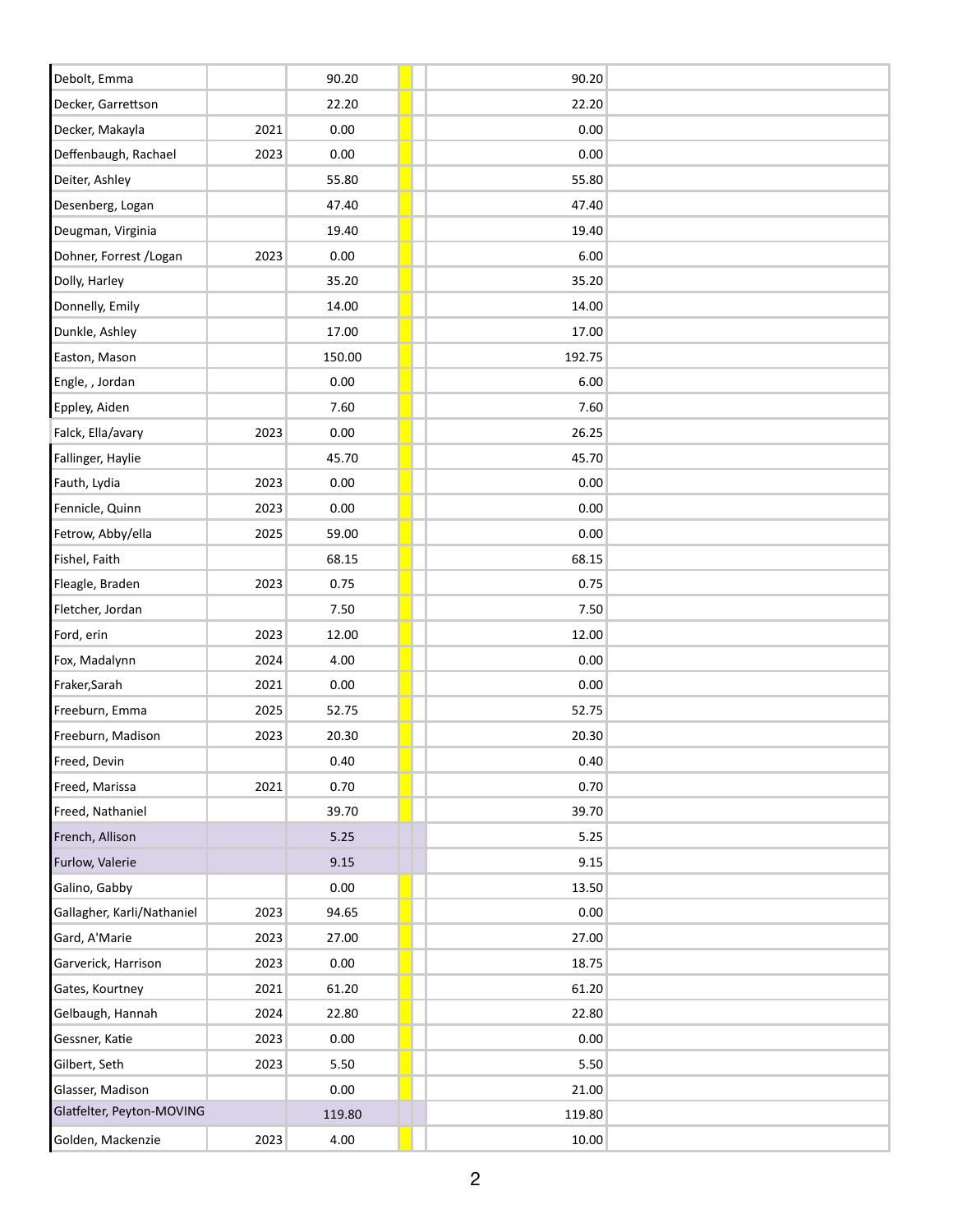| Grace, Dylan       | 2024 | 22.60  | 22.60  |  |
|--------------------|------|--------|--------|--|
| Grace, Trenton     |      | 0.00   | 0.00   |  |
| Graybill, Jace     | 2021 | 0.00   | 0.00   |  |
| Greenawalt, Emma   |      | 20.40  | 20.40  |  |
| Grice, Kateri      |      | 6.00   | 6.00   |  |
| Gricks, Ava        |      | 0.00   | 0.00   |  |
| Grim, Fiona        |      | 12.00  | 37.00  |  |
| Grimm, Sidney      |      | 15.00  | 15.00  |  |
| Grimm, Jackson     |      | 0.00   | 6.00   |  |
| Guarnieri, Jacob   | 2024 | 72.25  | 78.25  |  |
| Harlacher, Sophie  | 2025 | 7.60   | 7.60   |  |
| Harley, Chloe      |      | 80.25  | 80.25  |  |
| Harper, Michael    | 2021 | 26.00  | 26.00  |  |
| Harriman, Lauren   |      | 31.15  | 0.00   |  |
| Harring, Elayna    | 2024 | 199.10 | 199.10 |  |
| Hawley, Wade       |      | 114.00 | 114.00 |  |
| Heckman, Alex      | 2023 | 4.00   | 4.00   |  |
| Hein, Nadalee      | 2023 | 158.45 | 298.20 |  |
| Henry, Kayla       | 2023 | 161.80 | 44.05  |  |
| Hermany, Sara      |      | 15.20  | 15.20  |  |
| Hertz, Abbey       | 2022 | 14.00  | 14.00  |  |
| Hess, Makayle      | 2025 | 0.00   | 0.00   |  |
| Hill, Arabella     |      | 15.20  | 15.20  |  |
| Hoffman, Brielle   | 2024 | 35.00  | 35.00  |  |
| Hoffner, Josh/Abby | 2023 | 32.40  | 54.65  |  |
| Holland, Madelyn   |      | 189.75 | 189.75 |  |
| Holobowicz, Sierra |      | 0.00   | 0.00   |  |
| Honafius, Leeland  |      | 68.00  | 68.00  |  |
| Hoover, Zach       |      | 529.85 | 529.85 |  |
| Horan, Garrett     | 2022 | 6.25   | 6.25   |  |
| Hoverter, Alisa    | 2023 | 85.45  | 97.95  |  |
| Huth, Nick         | 2021 | 7.00   | 7.00   |  |
| Iachini, Layla     |      | 56.80  | 56.80  |  |
| Ingraham, Megan    | 2023 | 24.20  | 30.20  |  |
| Jacobs, Kawena     | 2022 | 60.00  | 60.00  |  |
| jacobs, matthew    | 2023 | 23.55  | 66.55  |  |
| Jones, Danielle    |      | 22.80  | 22.80  |  |
| Karns, Tori        |      | 32.00  | 32.00  |  |
| Kauffman, John     |      | 0.00   | 0.00   |  |
| Kazakavich, sam    | 2025 | 157.10 | 0.00   |  |
| Kennedy, Noah      | 2022 | 4.00   | 4.00   |  |
| Ketterer, Maggie   | 2021 | 0.00   | 0.00   |  |
| Kieffer, Kim       | 2022 | 115.80 | 124.80 |  |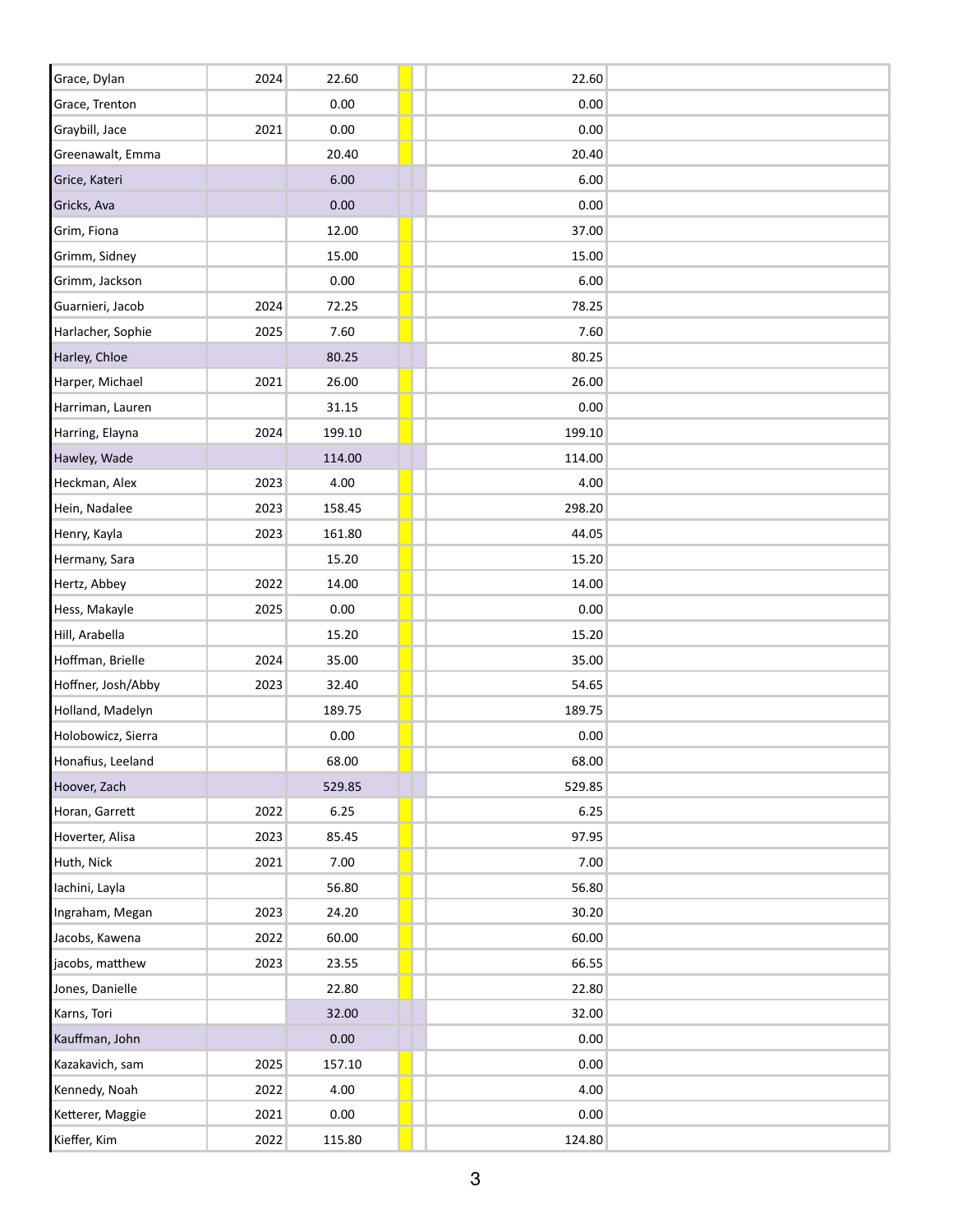| Kimmel, Katherine             | 2021 | 0.00   | 0.00   |  |
|-------------------------------|------|--------|--------|--|
| Kirkland, Elizabeth           | 2023 | 83.25  | 83.25  |  |
| Kline, Zachary                | 2023 | 47.50  | 47.50  |  |
| Krebs, Crystal                |      | 27.00  | 27.00  |  |
| Kreider, Zoe                  | 2023 | 0.00   | 0.00   |  |
| Kreiger, Hannah               |      | 0.00   | 0.00   |  |
| Kreiger, Ryan                 |      | 0.00   | 0.00   |  |
| Kreiger, Sarah                |      | 0.00   | 0.00   |  |
| Kunkle, Madison               |      | 0.00   | 0.00   |  |
| Kunkle, Taylor                |      | 51.00  | 51.00  |  |
| Lake, Aiden                   | 2023 | 0.00   | 0.00   |  |
| Landis, Madison/Morgan        |      | 0.00   | 0.00   |  |
| Landis, Makenna               | 2021 | 0.00   | 0.00   |  |
| Langley, Samantha             |      | 35.00  | 35.00  |  |
|                               |      | 20.00  | 20.00  |  |
| Latchaw, Bryan                |      | 120.00 | 120.00 |  |
| Latta, Beth                   |      | 4.80   | 4.80   |  |
| Letner, Makayla<br>Lieb, Shay |      | 25.00  | 25.00  |  |
|                               |      |        |        |  |
| Leopardi, Emily               | 2021 | 4.00   | 4.00   |  |
| Liberatore, Nick              |      | 0.00   | 17.00  |  |
| Long, Olivia                  | 2025 | 6.00   | 6.00   |  |
| Long, Shyanne                 | 2026 | 2.40   | 2.40   |  |
| Long, Thomas                  | 2023 | 30.40  | 30.40  |  |
| Lusk, Addy                    | 2023 | 20.00  | 38.00  |  |
| Lynes, Kayce                  | 2021 | 63.95  | 63.95  |  |
| Maclay, Connor                | 2025 | 75.70  | 75.70  |  |
| Mains, Olivia/Owen            | 2025 | 52.80  | 52.80  |  |
| Mann, Galen                   |      | 78.75  | 78.75  |  |
| Markle, Chloe/Amber           | 2024 | 322.00 | 155.00 |  |
| May, Kaitlyn                  |      | 101.60 | 101.60 |  |
| Maylock, Ally                 |      | 118.75 | 118.75 |  |
| Maynard, Aaron                | 2025 | 91.00  | 0.00   |  |
| Maynard, Evan                 |      | 0.00   | 6.00   |  |
| McCartney, Liam               | 2024 | 61.25  | 148.50 |  |
| McClintock, Vada              |      | 11.25  | 11.25  |  |
| McConnell, Kayla              |      | 85.40  | 85.40  |  |
| McCoy, Taegan                 | 2021 | 2.00   | 2.00   |  |
| McGlynn, Karly                |      | 6.00   | 6.00   |  |
| Michaels, Kayla               |      | 108.70 | 108.70 |  |
| Miller, Alyssa                |      | 0.00   | 0.00   |  |
| Miller, Mia                   |      | 0.00   | 0.00   |  |
| Miller, TJ                    |      | 32.50  | 32.50  |  |
| Mixwell, AJ (Allen)           | 2023 | 64.00  | 64.00  |  |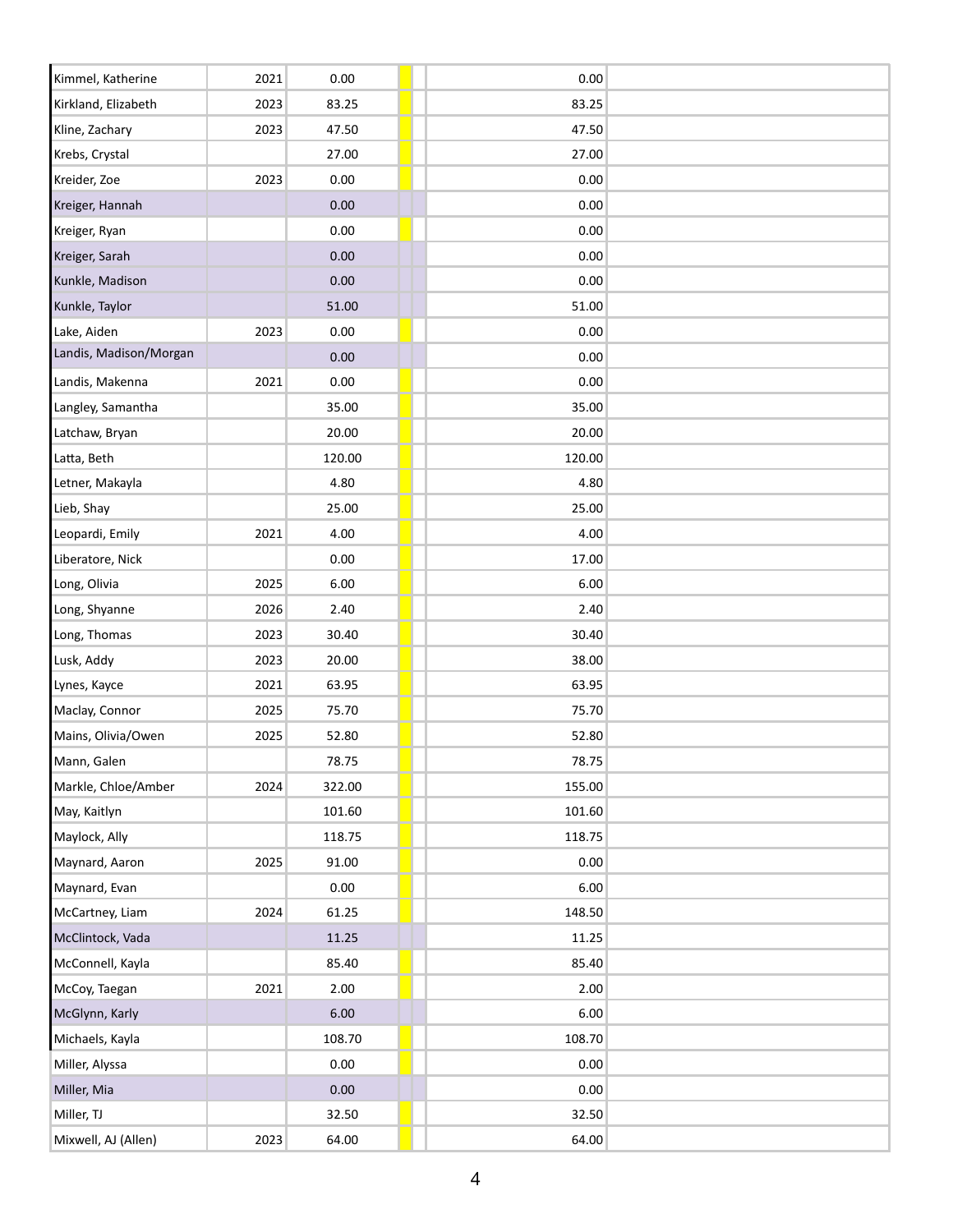| Mohler, Taylor         |      | 288.00   | 288.00 |  |
|------------------------|------|----------|--------|--|
| Moser, Ava             | 2021 | 74.40    | 74.40  |  |
| Moyer, Taeden          | 2023 | 0.00     | 6.00   |  |
| Mull, Kiera            | 2023 | 48.30    | 48.30  |  |
| Naugle, Ryan           |      | 32.20    | 32.20  |  |
| Nenninger, Alexis      | 2025 | 80.20    | 80.20  |  |
| Nick, Ryan             |      | 0.00     | 0.00   |  |
| Nick, Tyler            | 2021 | 0.00     | 0.00   |  |
| No name (tumblers)     |      | 7.60     | 7.60   |  |
| O'Haver, Nicolette     |      | 21.00    | 21.00  |  |
| Kylie Oyler            |      | 8.00     | 32.00  |  |
| Parker, Ryan           |      | $0.00\,$ | 0.00   |  |
| Parrish, Jailyn        | 2024 | 35.80    | 35.80  |  |
| Patel, Mahi            | 2024 | 137.50   | 0.00   |  |
| Paylor, Faith          |      | 0.00     | 0.00   |  |
| Peterson, Milan        |      | 0.00     | 9.00   |  |
| Peterson, Paige        | 2024 | 53.20    | 53.20  |  |
| Plumley, Halia         |      | 38.40    | 38.40  |  |
| Prato, April           |      | 21.00    | 21.00  |  |
| Pressell, Jackie       |      | 15.20    | 15.20  |  |
| Purnell, Rebecca       | 2025 | 125.00   | 125.00 |  |
| Reyes, Daniel          | 2021 | 0.00     | 0.00   |  |
| Reyner, Allison        |      | 46.00    | 46.00  |  |
| Reynolds, Gabriella    | 2025 | 10.00    | 10.00  |  |
| Reynolds, Sasha        | 2025 | 26.00    | 26.00  |  |
| Reynolds, Vivian       |      | 7.60     | 7.60   |  |
| Rezenikov, Sophiya     | 2024 | 45.60    | 45.60  |  |
| Richards, Hailey       |      | $0.00\,$ | 10.00  |  |
| Richardson, Keira      |      | 30.80    | 30.80  |  |
| Ring, Landen           |      | 53.20    | 53.20  |  |
| Ritter, Gretchen       | 2024 | 31.90    | 251.90 |  |
| Robinson, MacKenzie    |      | $0.00\,$ | 7.00   |  |
| Robbins III, Keith     |      | 62.70    | 62.70  |  |
| Rodgers, Ashley        | 2024 | 20.10    | 20.10  |  |
| Romano, Finley         |      | 35.20    | 35.20  |  |
| Rotz, Aiden            |      | 155.00   | 155.00 |  |
| Rubacha, Aunna/Repman  |      | 0.00     | 0.00   |  |
| Rudy, Grace/Braedon    | 2024 | 29.40    | 15.15  |  |
| Russell, Taylor        |      | 120.00   | 120.00 |  |
| Sanders, Aidan/Philip  | 2021 | 0.00     | 0.00   |  |
| Sanders, Mitchell      |      | 0.00     | 0.00   |  |
| Sargot, Aaron          |      | 10.50    | 10.50  |  |
| Saunders, Cathleen/Ron |      | $0.00\,$ | 6.00   |  |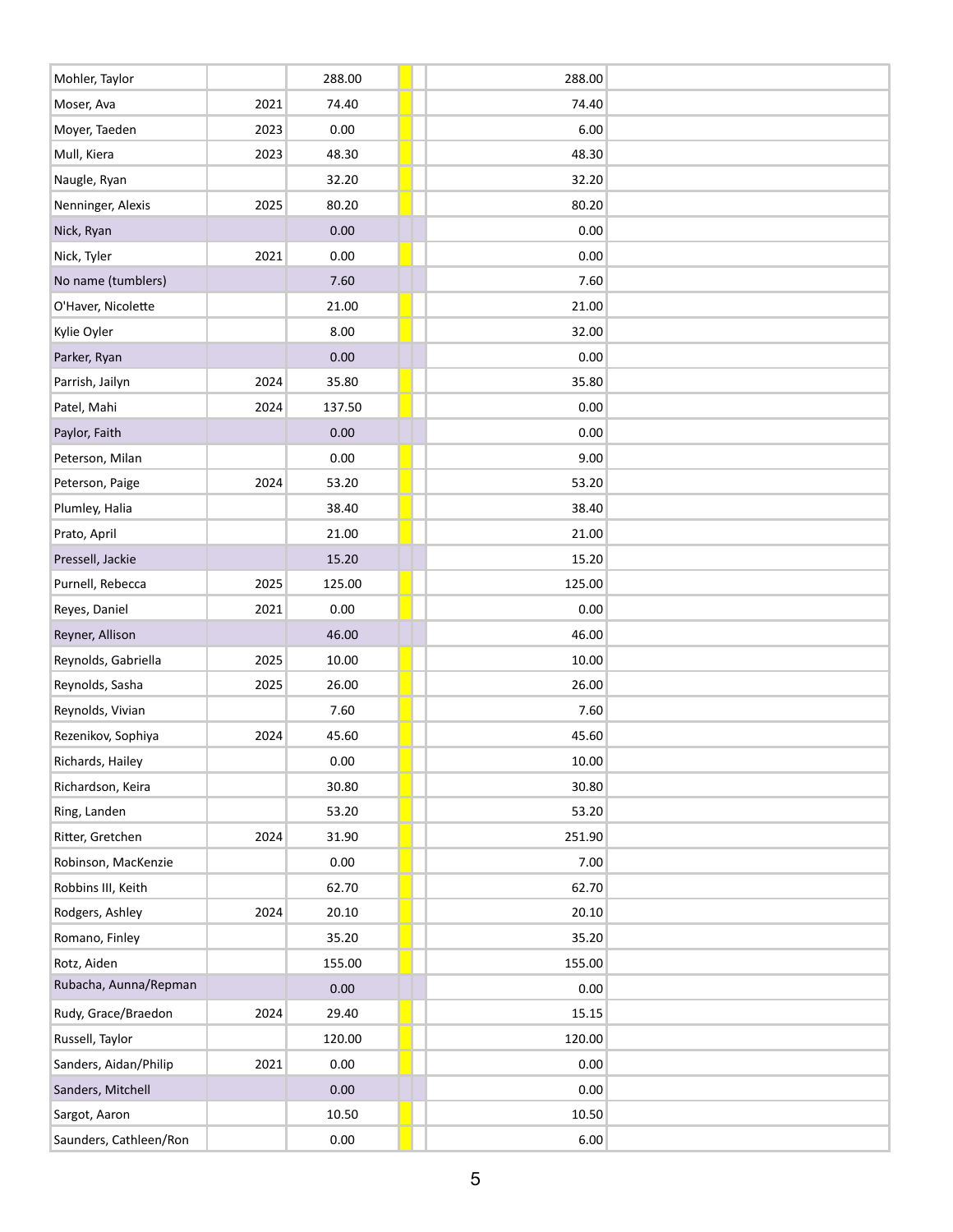| Sawyer, Conner        | 2021 | 202.25   | 202.25 |
|-----------------------|------|----------|--------|
| Secord, Ann           |      | 15.00    | 15.00  |
| Seltzer, Chris        | 2021 | 25.95    | 25.95  |
| Semke, Zack           | 2025 | 4.80     | 4.80   |
| Seymore, Samantha     | 2026 | 0.00     | 21.00  |
| Shaffer, Bella        | 2022 | 106.00   | 106.00 |
| Sheffer, Andrew       |      | 42.25    | 42.25  |
| Sheriff, Arabella     |      | 0.00     | 0.00   |
| Sheriff, Nicoli       |      | 27.15    | 27.15  |
| Sherman, Alex         | 2022 | 55.00    | 55.00  |
| Shindel, Carter       |      | 37.90    | 37.90  |
| Shirk, Carlie         | 2023 | 0.00     | 6.00   |
| Shuff, Adelyn         | 2027 | 7.60     | 7.60   |
| Shugart, Matthew      | 2025 | 40.00    | 40.00  |
| Signor, Aliyah        | 2024 | 31.50    | 31.50  |
| Silfee, Garrett       |      | 67.75    | 67.75  |
| Simmons, Catie        |      | 20.00    | 20.00  |
| Singer, Brandon/Jared |      | 26.50    | 76.00  |
| Singer, Tyler         |      | 0.00     | 0.00   |
| Slothower, Noah       |      | 7.60     | 7.60   |
| Smacher, Christian    | 2025 | 393.05   | 380.05 |
| Smith, Anita          |      | 0.00     | 0.00   |
| Smith, Jaycie         |      | 0.00     | 3.00   |
| Smith, Kendi          |      | 0.00     | 10.00  |
| Smith, Kiowa          |      | 158.70   | 158.70 |
| Smith, Taylor         |      | 48.40    | 48.40  |
| Smutsky, Emily        |      | 7.60     | 7.60   |
| Snyder, Ilyana        | 2024 | 78.75    | 78.75  |
| Sober, Lauren         | 2022 | 4.50     | 12.00  |
| Speicher, Erika       | 2021 | 130.50   | 130.50 |
| Spencer, Noah         |      | 21.00    | 21.00  |
| Sprigg, Julianna      | 2025 | 181.00   | 188.50 |
| StClair, Lucas        |      | 0.00     | $5.00$ |
| Stalberger, Zoe       | 2024 | 88.20    | 88.20  |
| Staton, Jamie         |      | $0.00\,$ | 0.00   |
| Stevenson, Janessa    | 2026 | 43.40    | 43.40  |
| Still, Ethan          |      | 15.00    | 15.00  |
| Stone, Ryan           | 2024 | $-30.70$ | 0.30   |
| Stone, Victoria       |      | 146.10   | 146.10 |
| Storm, Sierra         | 2021 | 36.35    | 3.85   |
| Strawser, Sierra      |      | 62.80    | 62.80  |
| Stricker, Frankie     | 2025 | 29.40    | 29.40  |
| Sullivan, Mason       |      | 71.20    | 71.20  |